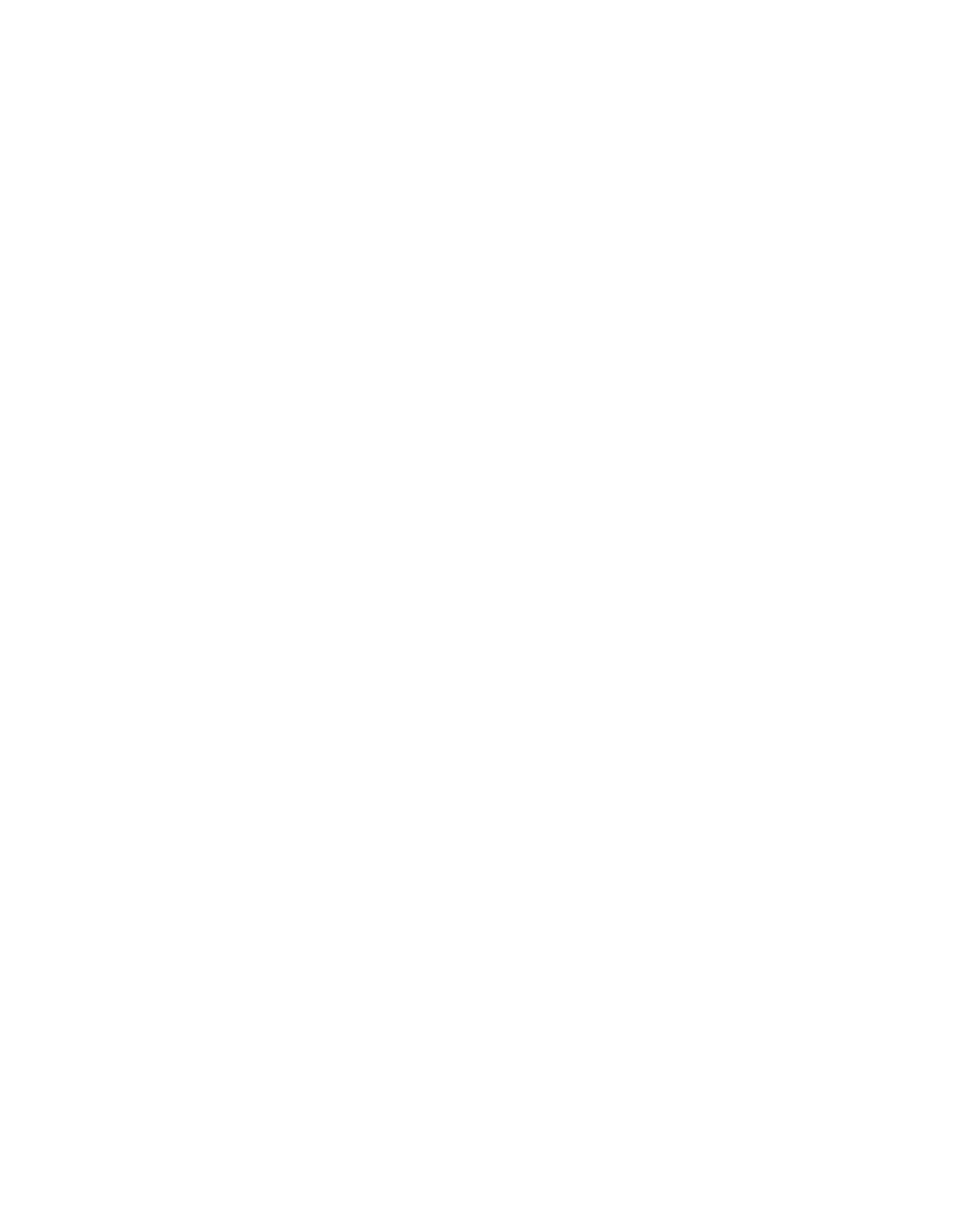**Agenda Item 17: Environmental protection …**

# 17.3 **CLIMATE CHANGE**

# **Sustainable Alternative Fuels for Aviation**

17.3.1 The Council submitted WP/28 on the activities undertaken by ICAO to promote and facilitate the development and deployment of sustainable alternative fuels for aviation, including information sharing on best practices among States and other stakeholders, namely through the ICAO Workshop on Sustainable Alternative Fuels held in October 2011 and the update of the ICAO Global Framework for Aviation Alternative Fuels (GFAAF) website, as well as the promotion of global initiatives, including the launch, on the occasion of the Rio+20 Summit in June 2012, of the ICAO "Flightpath to a Sustainable Future" initiative.

17.3.2 In June 2012, the Sustainable Alternative Fuels Expert Group was established to develop recommendations on this subject. In addition, as presented in WP/26, the work of CAEP on the  $CO<sub>2</sub>$ trends assessment addressed the difficulty in quantifying the future production levels of aviation alternative fuels and in accounting for the changes in net  $CO<sub>2</sub>$  emissions on a life-cycle basis. These activities allowed for the identification of challenges and next steps, including the need to address initial economic barriers for commercial-scale deployment of aviation alternative fuels and to ensure the sustainability of such fuels, as well as the need to improve how the future production and changes in lifecycle emissions will be reflected in the ICAO environmental trends assessment.

17.3.3 In WP/164, Indonesia provided information on its "Green Aviation Initiatives for Sustainable Development" regarding alternative fuels for aircraft operations, as part of its State action plan on climate change. The Assembly was invited to take into account the initiative for the formulation of policy and recommended implementation measures regarding the mitigation of GHG emissions.

17.3.4 In WP/250, the Russian Federation provided its views on the challenges for the largescale development and deployment of sustainable alternative fuels for aviation, in particular limited production capacity, high price, low ecological "output factor", food security issues, etc.

17.3.5 In WP/108, the United States reported its efforts to advance research, development, demonstration and deployment of sustainable alternative jet fuels, including support to fuel certification, environmental and cost analyses and development of production capacity, and recognized the challenges that need to be overcome for the deployment of such fuels. The paper reaffirmed the importance of alternative jet fuels in addressing international aviation's environmental goals, while challenges should be kept in mind in setting the projection for their possible contribution in the near term. The Assembly was invited to reaffirm the role of ICAO to support Member States' efforts and facilitate the exchange of information and the sharing of best practices among States, on research, development, demonstration and deployment of sustainable alternative jet fuels.

17.3.6 In WP/83, Lithuania, on behalf of the European Union (EU) and its Member States and the other Member States of the European Civil Aviation Conference (ECAC), reported on the initiatives underway in Europe on sustainable alternative fuels for aviation, and supported a continuing role for ICAO, in particular by gathering information, promoting the application of sound sustainability criteria, facilitating policy convergence on mechanisms to assure sustainability of alternative fuels and to account for the benefits in terms of life-cycle GHG emissions, and participating in international fora on alternative fuels.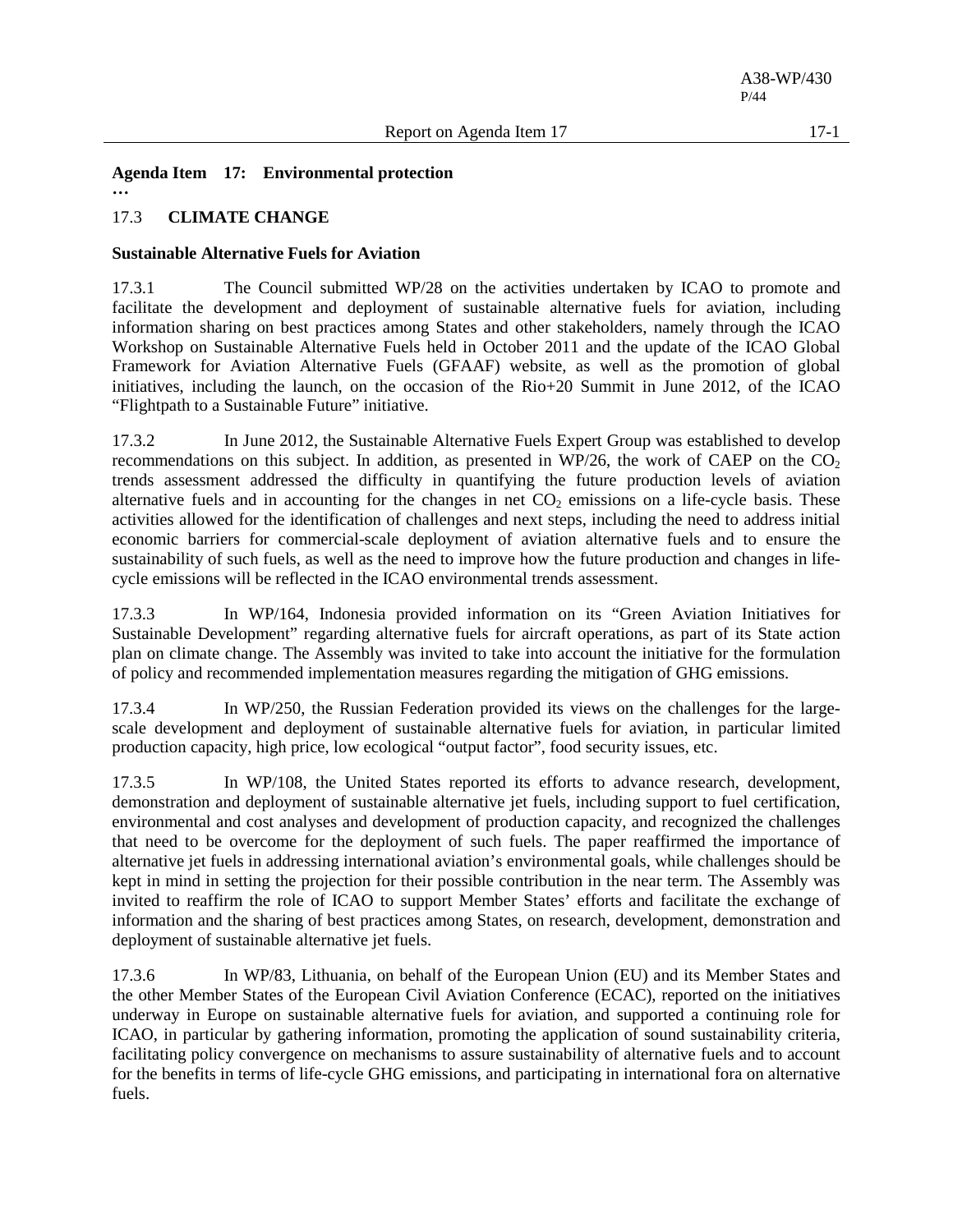17.3.7 The Committee highlighted the progress achieved since the last Assembly, and supported further work by ICAO and its Member States to address the challenges in the development and deployment of sustainable alternative fuels for aviation, including the work on sustainability criteria and the projection of future production and life-cycle environmental benefits of such fuels.

# **States' Action Plans**

17.3.8 The Council submitted WP/30 on developments in ICAO since the last Assembly related to States' action plans for  $CO<sub>2</sub>$  emissions reduction activities. To assist States to voluntarily prepare and submit action plans to ICAO by June 2012, as set forth by Assembly Resolution A37-19, ICAO developed within a two-year timeframe, a guidance document, an action plan template and web interface, as well as held eight hands-on training workshops. By mid-August 2013, 63 Member States, representing approximately 80 per cent of global international air traffic, prepared and submitted action plans to ICAO. It was expected that the submission of additional action plans by the end of 2013 would bring the total coverage of global international air traffic to over 90 per cent.

17.3.9 Building upon these initiatives and following the review of the information contained in the action plans submitted to ICAO, areas of improvement and next steps have been identified to enhance the quality of the action plans, help harmonize the data contained therein, and increase the number of action plans being prepared and updated.

17.3.10 In WP/305, Brazil recognized the importance of submitting voluntary action plans as a valuable instrument to report ongoing efforts and future plans of individual Member States in addressing the environmental impacts of international aviation. Brazil supported the initiatives of the Organization, highlighted the voluntary nature of States' action plans, and recommended that the action plans submitted be made publically available to promote the transparency and effectiveness of the initiatives.

17.3.11 In WP/165, Indonesia provided information on its "Green Aviation Initiatives for Sustainable Development" regarding renewable energy for airport operations as part of its State action plan on climate change. The Assembly was invited to take into account the initiative for the formulation of policy and recommended implementation measures regarding the mitigation of GHG emissions.

17.3.12 In WP/250, the Russian Federation highlighted the need to maintain the voluntary nature of States' action plans, and its value as an instrument to report ongoing efforts and future plans of individual member States.

17.3.13 In WP/234, the United States strongly supported the initiatives of the Organization and recognized States' action plans as an effective tool to highlight the ongoing efforts and future plans of individual Member States to address the climate impacts of aviation and to make progress toward the ICAO goals. The paper recommended the enhancement of action plans, including submitting and updating the plans every three years from June 2012, and in order to be most effective, making the action plans available to the public.

17.3.14 In WP/83, Lithuania, on behalf of the European Union (EU) and its Member States and the other Member States of the European Civil Aviation Conference (ECAC), emphasized the need for improvements in reporting by States of fuel consumption and  $CO<sub>2</sub>$  emission, so as to better track progress towards achieving global goals. The paper also encouraged partnerships between States for the development of action plans, including through the mobilization of financial and technical support for those States that are willing to develop action plans.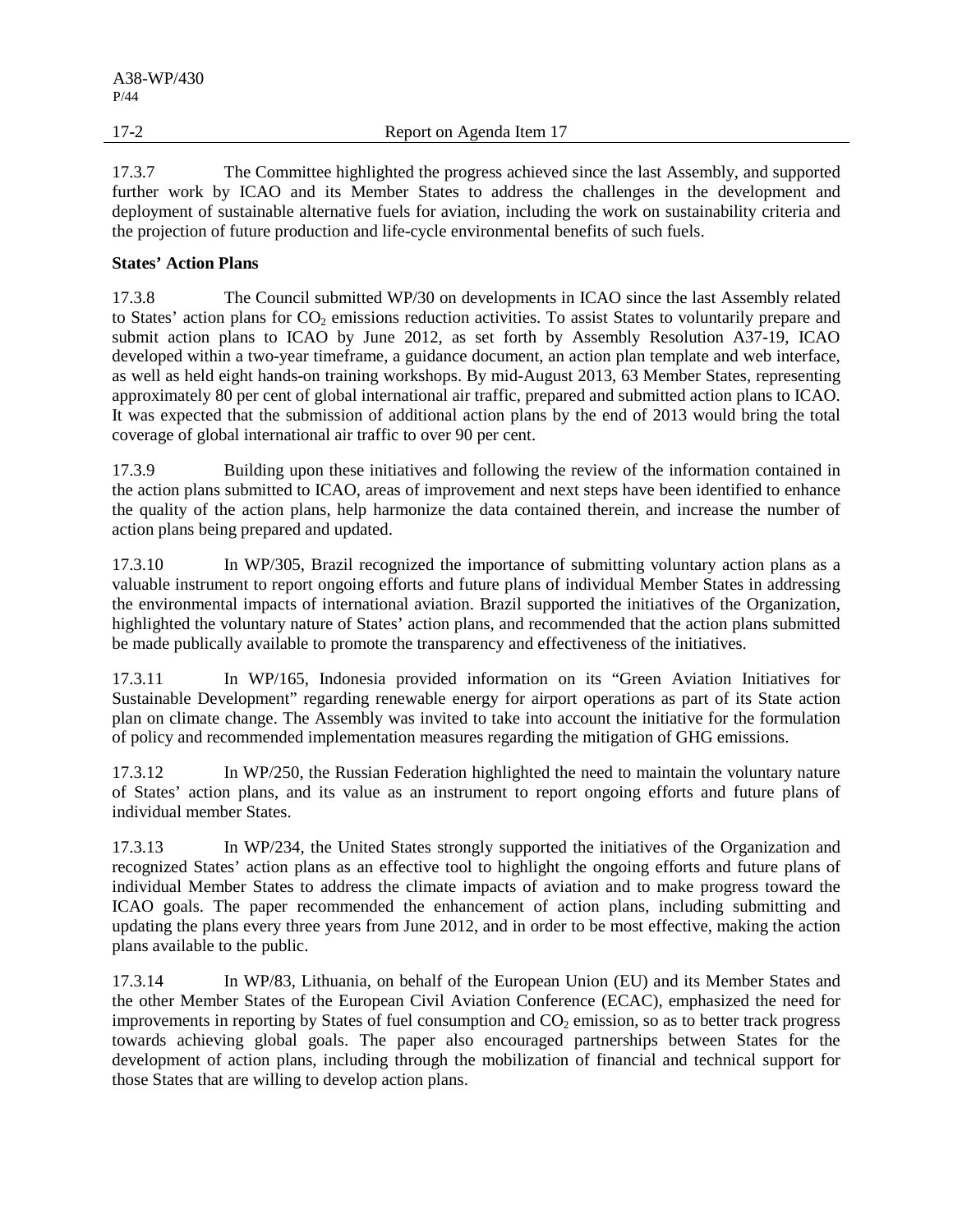Report on Agenda Item 17 17-3

17.3.15 In WP/317, 18 Member States of the Latin American Civil Aviation Commission (LACAC) recognized the importance of States' voluntary action plans for achieving ICAO's environmental objectives and promoting sustainable aviation. Therefore, the Latin American region was highly committed to promoting the development of such plans, and it was noted that six States of Central America developed and submitted a joint action plan (WP/279 refers).

17.3.16 The Chairperson acknowledged five working papers (WPs 131, 268, 279, 328 and 346) submitted for information purposes.

17.3.17 The Committee acknowledged the successful outcome of the initiatives and the progress made by the Organization with respect to the preparation and submission of States' action plans, and supported the continued work of the Organization in further assisting States in the preparation and update of action plans, and the implementation of the measures contained therein.

17.3.18 The Committee highlighted the importance of reinforcing the voluntary nature of States' action plans. It encouraged Member States to voluntarily submit more complete and robust data in their action plans to facilitate the compilation of global emissions data by ICAO, and to make their action plans publically available. It also encouraged the partnerships among ICAO, States and other organizations to support the preparation of action plans, and emphasized the need for the Secretariat to provide further guidance and other technical assistance.

### **Assistance to States**

17.3.19 The Council submitted WP/31 on developments in ICAO since the last Assembly concerning the provision of assistance to Member States in facilitating access to technology transfer, capacity building and financial resources, as well as in the preparation of States' action plans.

17.3.20 The high level of interest, cooperation and engagement of Member States and other stakeholders during the action plans initiative and the substantial progress made, within a very short timeframe, was in large part due to a robust capacity-building programme, ranging from the provision of guidance material and practical tools, such as the ICAO Fuel Savings Estimation Tool (IFSET), to hands-on training workshops and over 200 teleconferences with individual national focal points. Other outreach activities, including the ICAO Symposium on Aviation and Climate Change held in May 2013, as well as various publications, have enhanced capacity building for, and technology transfer to, States.

17.3.21 The ICAO Assistance for Action – Aviation and Climate Change Seminar, held in October 2012, identified opportunities to provide the assistance required to implement the measures identified in States' action plans. It was highlighted that ICAO has been building partnerships with other international organizations with a view to establishing processes that can facilitate financing to Member States that require such assistance. ICAO has entered into such partnerships with the Global Environment Facility (GEF), as well as the European Union (EU).

17.3.22 In WP/176, the Kingdom of Saudi Arabia provided its viewpoint on issues related to international aviation and climate change. Regarding assistance to States, the paper invited the Assembly to urge studying the identification and development of mechanisms to facilitate the provision of technical and financial assistance to developing countries, and facilitate their access to existing and new financial resources, technology transfer, capacity-building, and measures to adapt to environmental impacts. It also invited the Assembly to urge the study of innovative ideas on funding sources to cover the cost of adaptation measures, and technology transfer without resorting to the imposition of fees or taxes on the consumption of aircraft fuel.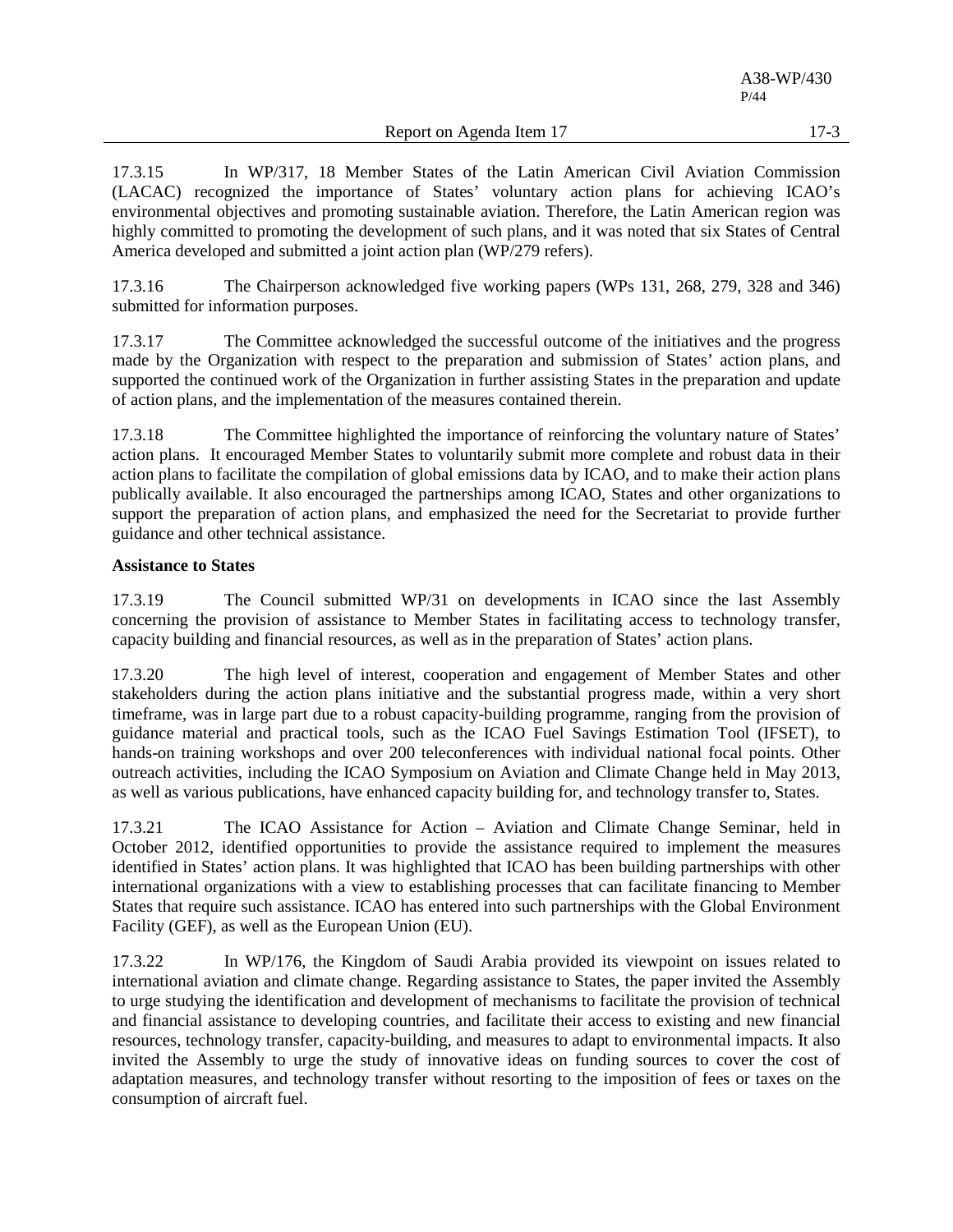17-4 Report on Agenda Item 17

17.3.23 The Chairperson acknowledged two working papers (WPs 166 and 270) submitted for information purposes.

17.3.24 The Committee acknowledged the developments in ICAO related to the provision of assistance to States on aviation and climate change, including the recent partnerships established with the GEF and with the EU to facilitate financing for States' action plans. It also supported the continued work of the Organization in providing assistance to States in the preparation and implementation of action plans and in continuing to facilitate access to existing and new financial resources, technology transfer and capacity building to developing countries.

## **Cooperation with Other United Nations (UN) Bodies and International Organizations**

17.3.25 The Council submitted WP/32 on developments since the last Assembly related to the environmental work of ICAO, undertaken in cooperation with other UN bodies and international organizations. Information provided in WP/32 included the developments emanating from: the United Nations Framework Convention on Climate Change (UNFCCC) process; the International Maritime Organization (IMO); the United Nations Conference on Sustainable Development (UNCSD), also known as the Rio+20 Summit; the Intergovernmental Panel on Climate Change (IPCC); the United Nations Development Programme (UNDP); and the World Tourism Organization (UNWTO).

17.3.26 Regarding the mobilization of revenue for climate finance and the use of international aviation as a potential source of such revenue to the other sectors under discussion by the UNFCCC process, text conveying a concern that international aviation should not be targeted as a source of such revenue in a disproportionate manner, was proposed in the action of WP/32, as well as draft Assembly Resolution text on international aviation and climate change, as proposed in WP/34.

17.3.27 The Committee agreed to the proposed actions contained in WP/32, and recommended the Assembly to:

- a) support the continued cooperation of ICAO with other UN bodies and international organizations, in particular in the field of international aviation and climate change;
- b) request Member States to express a clear concern, through the UNFCCC process, on the use of international aviation as a potential source for the mobilization of revenue for climate finance to the other sectors, in order to ensure that international aviation would not be targeted as a source of such revenue in a disproportionate manner; and
- c) request Member States to communicate and coordinate with their delegations of Parties to the UNFCCC process regarding developments on international aviation and climate change under ICAO.

17.3.28 The Council submitted WP/33 on the progress of ICAO in providing support to the other UN agencies under the UN Climate Neutral Initiative. The ICAO Carbon Emissions Calculator continued to serve as the official UN tool to estimate the air travel component of UN bodies' emissions inventories, and updates and technical assistance for the Calculator were provided. ICAO also developed the Green Meetings Calculator which generates an optimal location for a meeting in terms of air travel  $CO<sub>2</sub>$ emissions of the meeting participants. ICAO's carbon emissions inventory is updated annually, and substantial work was also undertaken by the Secretariat task force to develop the Emissions Reduction Plan for the Organization.

17.3.29 The Committee requested the Council to continue to cooperate with the UN Climate Neutral Initiative and to maintain its leadership by developing methods and updating tools for quantifying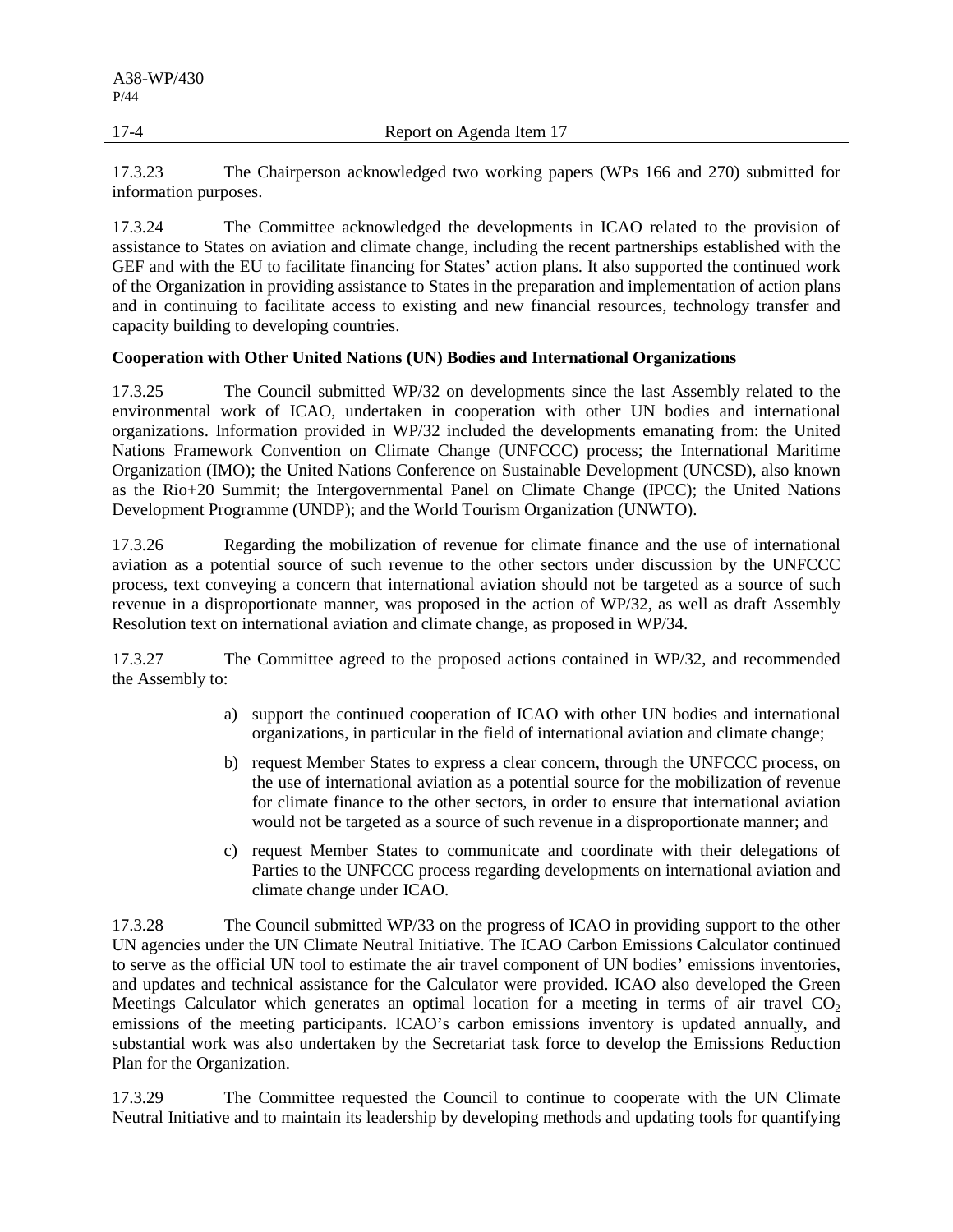aviation's GHG emissions. It also requested the Council to further develop and implement the strategy for reducing GHG emissions and enhancing sustainability management practices within the Organization.

### **Market-based Measures (MBMs)**

17.3.30 The Council submitted WP/29 on the work of the Organization related to market-based measures (MBMs) in response to the last Assembly, which requested the Council to: develop a framework for MBMs; review the *de minimis* threshold to MBMs; explore the feasibility of a global MBM scheme; collect information on the volume of carbon offsets; and study the Clean Development Mechanism of the Kyoto Protocol for application to international aviation.

17.3.31 WP/29 informed that, regarding the feasibility of a global MBM scheme, potential options for a global scheme were reviewed, and in June 2012, the Council reduced the options to three, for further elaboration of design elements and impacts analysis. In November 2012, the Council recognized that the results of the qualitative and quantitative analysis of the three options demonstrated that they were technically feasible. In 2013, the analysis was further refined, using updated traffic forecasts and  $CO<sub>2</sub>$  trends from CAEP. WP/29 also covered the work on the development of a framework for MBMs, which was undertaken in parallel with the work on a global scheme, and focused on the key issues including: the purpose of the framework, geographical coverage of MBMs, and how to accommodate States' special circumstances and respective capabilities.

17.3.32 The Committee acknowledged the work undertaken by the Organization on MBMs in responding to the requests of the last Assembly.

17.3.33 In WPs 250 and 275, the Russian Federation presented an analysis of an MBM's capacity to reduce the volume of  $CO<sub>2</sub>$  emission within the international aviation sector. WP/250 proposed an alternative approach for reductions of  $CO<sub>2</sub>$  emissions within the sector. It proposed to revise the global aspirational goals, so that the goals could be achieved by reducing  $CO<sub>2</sub>$  emissions within the sector and to study the possibility of replacing the concept of MBMs with the concept of "economic incentives" to achieve "real" reductions. The paper also proposed examining the possibility of creating an ICAO climate fund to provide assistance to developing States, and establishing "an aviation mobile forest fire fighting forces" under the auspices of the UN as an alternative for the sector to provide financial resources to the UNFCCC Green Climate Fund. The paper also urged States to abandon the principle of *de minimis* exemptions to MBMs. WP/275 proposed amendments to draft Resolution text on international aviation and climate change being submitted by the Council in WP/34.

17.3.34 In WP/176, the Kingdom of Saudi Arabia provided its viewpoint on issues related to international aviation and climate change. Regarding MBMs, the paper invited the Assembly to focus on more effective measures than MBMs to reduce emissions, and to request further study by the Secretariat on the economic impact of MBMs on developing and remote States.

17.3.35 In WP/258, the United Arab Emirates provided its views on the proposed Resolution text contained in WP/34. The paper invited the Assembly to: adopt a framework for MBMs applicable within the airspace of the implementing State without the requirement of mutual consent; agree to develop a global MBM scheme for international aviation including a roadmap and timeline; request the Council to present the results of such work to the 39th Session of the Assembly in 2016; request Council to develop ICAO Standards for monitoring, reporting and verification (MRV) with respect to GHG emissions from aircraft operators engaged in international aviation; and request the Council to further explore an alternative fuel efficiency metric.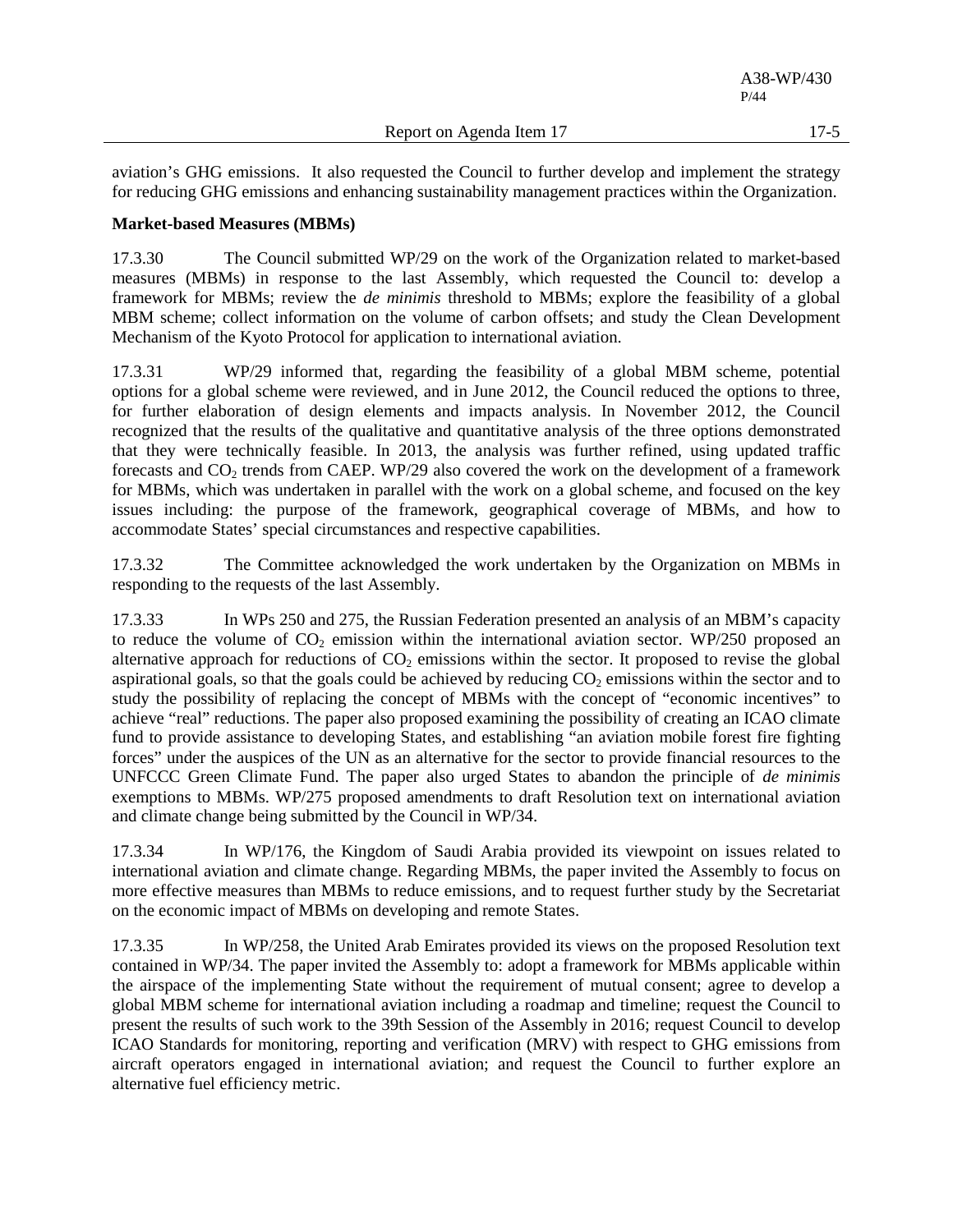17.3.36 In WP/350, Viet Nam invited the Assembly to request States to refrain from taking unilateral MBMs and to work collaboratively with ICAO to address aviation emissions. The paper also urged ICAO to provide strong leadership in continuing its efforts to reduce aviation's contribution to climate change, while keeping aviation safe, affordable and accessible.

17.3.37 In WP/272, 54 African States outlined their position, in particular on MBMs. The paper invited the Assembly to request the Council to develop, for consideration at the 39th Session of the Assembly in 2016, an administratively simple global MBM Scheme, which should be a transitional measure and complementary to technical measures. It also invited the Assembly to resolve that any MBM that a State or a Region proposes with respect to international civil aviation prior to the adoption of the global scheme, should be based on mutual consent of concerned States and should grant exemptions on the routes to and from developing States whose international civil aviation activities is below the threshold of 1% of total revenue tonne kilometres of international civil aviation activities.

17.3.38 In WP/234, the United States welcomed technical work undertaken to assess the feasibility of a global MBM scheme and consider elements of a framework for MBMs. The United States supported the finding that MBMs would be technically feasible. The paper stressed the need to build on the work already completed and to work towards the development of a global MBM scheme with the Council making a recommendation on such a scheme at the 39th Assembly in 2016. Future work would include the development of a common approach to MRV of emissions, establishment of acceptable types of carbon credits that would be eligible for compliance with an MBM, and development of approaches to address special circumstances and respective capabilities. The framework should provide guidance to States and Regions for the implementation of MBMs in the absence of a global MBM scheme.

17.3.39 In WP/83, Lithuania, on behalf of the European Union (EU) and its Member States and the other Member States of the European Civil Aviation Conference (ECAC), highlighted the progress made since the last ICAO Assembly, including the recognition by the ICAO Council in November 2012 that global MBMs would be technically feasible. The support for adoption of a global MBM by the global aviation industry and by civil society organisations was also highlighted. This paper invited the Assembly to: agree to establish a long-term global goal for emissions reduction and adopt a work programme and timetable for completing the design of the global MBM, including a set of tasks to deliver the key technical elements, for endorsement at the 39th Session of the Assembly in 2016; agree to the application of a global MBM by 2020; and work towards an enabling framework for MBMs implemented by States or groups of States, pending the entry into force of the global MBM.

17.3.40 In WP/68, the Airports Council International (ACI), the Civil Air Navigation Services Organisation (CANSO), the International Air Transport Association (IATA), the International Business Aviation Council (IBAC) and the International Coordinating Council of Aerospace Industries Associations (ICCAIA) recognized the complementary and transitional nature of MBMs in the context of the four-pillar strategy, and called for the Assembly to establish a clearly defined process for the Council to develop, for adoption at the 39th Session of the Assembly in 2016, a single, global MBM based on the principles set out in the Appendix to WP/68. Such principles included maximizing environmental integrity, while minimizing competitive distortion and administrative complexity. The aviation industry believed that a simple carbon offsetting scheme would be the quickest to implement, the easiest to administer and the most cost-efficient. WP/68 invited the Assembly to request the Council to develop key design elements of a global MBM scheme, including the development of an ICAO Standard for the MRV of emissions with the principle that each operator should report its emissions to one State only.

17.3.41 In WP/288, the International Coalition for Sustainable Aviation (ICSA) stressed that a global MBM would be the only feasible mechanism to close the gap between emission goals and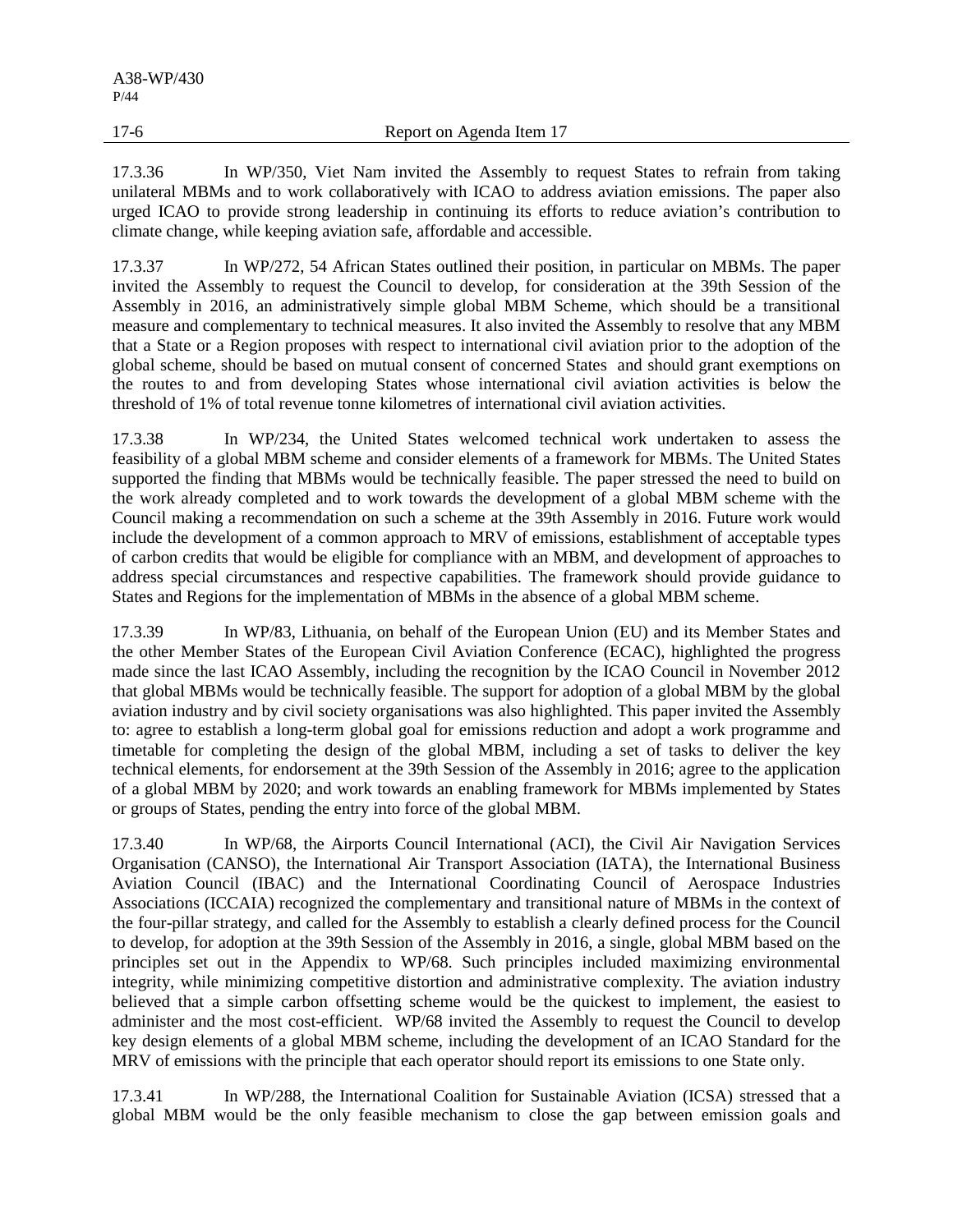A38-WP/430 P/44

Report on Agenda Item 17 17-7

projected actual emissions, highlighting the importance of taking early action. This paper invited the Assembly to agree to develop a global MBM for adoption in 2015 and implementation in 2016 which would be effective in reducing emissions, non-discriminatory, non-distortive, and accommodates Special Circumstances and Respective Capabilities (SCRC) concerns. It also recognized that national and regional MBMs would be essential tools in the interim if the sector is to make its fair contribution to ensure global warming remains below 2 degrees.

17.3.42 In WP/289, ICSA called for establishing a more effective committee-based decision-making process on environmental issues and enhancing transparency by embracing opportunities for positive public participation in ICAO work on the climate change impacts of international civil aviation.

17.3.43 The Chairperson acknowledged two working papers (WPs 183 and 271) submitted for information purposes.

### **Discussion**

17.3.44 In WP/34, the Council submitted a proposal for updating Assembly Resolution A37-19, *Consolidated statement of continuing ICAO policies and practices related to environmental protection – Climate change*, in light of the progress made since the last Assembly in key areas of work on international aviation and climate change. It was highlighted that since 2010, the Council was engaged in extensive discussions and consultations to bridge the different views and expectations on important issues and to develop draft Assembly Resolution text that would reflect a good level of compromise that would be acceptable by most. While the Council decided to submit the proposal presented in the Appendix to WP/34, some Council members expressed divergent views on issues related to MBMs.

17.3.45 During the discussion on WP/34, a substantial number of States expressed the view that, although draft Assembly Resolution text presented in the Appendix to WP/34 was not perfect, they were ready to accept the proposed text, as it represented the results of significant efforts made by the Council and it would be a well-balanced and acceptable compromise.

17.3.46 Several other States expressed concern, in particular on paragraphs 17 and 18 of draft Assembly Resolution text related to MBMs and other issues, and suggested that further discussion and consultation be undertaken to improve the proposed text. A few States suggested the establishment of a working group to move forward.

17.3.47 Noting the different views expressed by States, in particular on issues related to MBMs, the Chairperson proposed, and the Committee agreed, that the Chair would undertake informal consultations with delegations to bridge the different views, using the proposed text presented in the Appendix to WP/34 as the basis to move forward.

17.3.48 At its seventh, eighth, ninth and tenth meetings, the Executive Committee considered possible amendments to the draft Assembly Resolution text in WP/34. The Committee was informed of the progress of the informal consultations, which were undertaken in a true spirit of cooperation, and was presented with a revised proposal for the revisions to Assembly Resolution A37-19 as reflected in WP/378. It also received additional proposals to amend draft Assembly Resolution text, including those contained in WPs 424, 425, 426, 427 and 432. The proposals contained in WP/425 were accepted by voting in accordance with Standing Rules of Procedure of the Assembly, and were reflected in the draft Assembly Resolution text accordingly. Other proposals and amendments were considered and, after substantial discussion, amendments to paras. 18 and 19 of the draft Assembly Resolution in WP/378, as well as a new item in the list of guiding principles contained in the Annex to the draft Assembly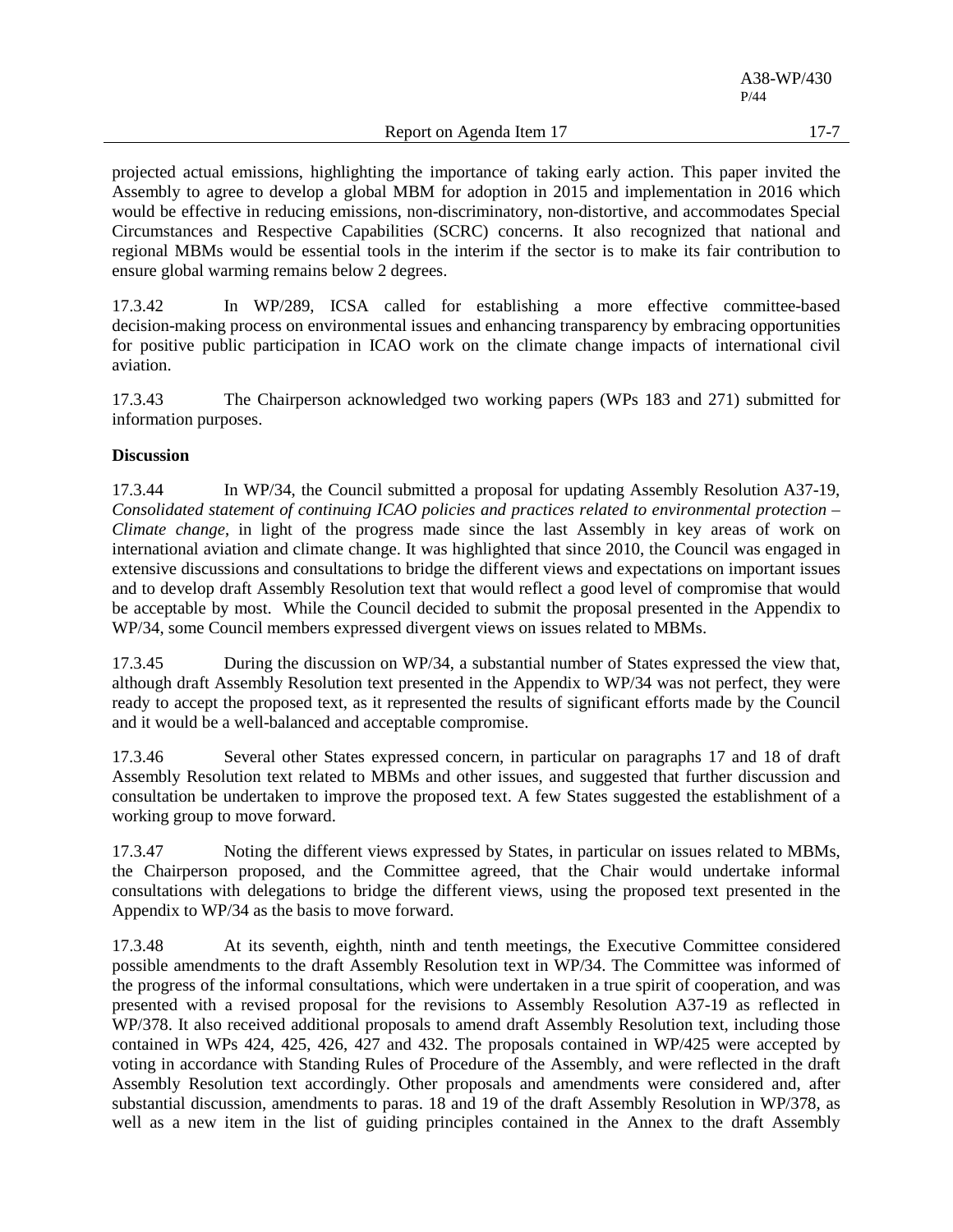17-8 Report on Agenda Item 17

Resolution, were accepted by consensus. The Committee agreed to recommend that the Assembly adopt the following draft Resolution:

## **Resolution 17/2: Consolidated statement of continuing ICAO policies and practices related to environmental protection – Climate change**

*Whereas* ICAO and its member States recognize the critical importance of providing continuous leadership to international civil aviation in limiting or reducing its emissions that contribute to global climate change;

*Reemphasizing* the vital role which international aviation plays in global economic and social development and the need to ensure that international aviation continues to develop in a sustainable manner;

*Whereas* the ultimate objective of the United Nations Framework Convention on Climate Change (UNFCCC) is to achieve stabilization of greenhouse gas (GHG) concentrations in the atmosphere at a level that would prevent dangerous anthropogenic interference with the climate system;

*Whereas* the Kyoto Protocol, which was adopted by the Conference of the Parties to the UNFCCC in December 1997 and entered into force on 16 February 2005, calls for developed countries (Annex I Parties) to pursue limitation or reduction of greenhouse gases from "aviation bunker fuels" (international aviation) working through ICAO (Article 2.2);

*Acknowledging* that international aviation emissions, currently accounting for less than 2 per cent of total global  $CO_2$  emissions, are projected to grow as a result of the continued development of the sector;

*Whereas* a comprehensive assessment of aviation's impact on the atmosphere is contained in the special report on *Aviation and the Global Atmosphere*, published in 1999, which was prepared at ICAO's request by the Intergovernmental Panel on Climate Change (IPCC) in collaboration with the Scientific Assessment Panel to the Montreal Protocol on Substances that Deplete the Ozone Layer;

*Whereas* the IPCC special report recognized that the effects of some types of aircraft emissions are well understood, it revealed that the effects of others are not, and identified a number of key areas of scientific uncertainty that limit the ability to project aviation's full impacts on climate and ozone;

*Whereas* ICAO requested that the IPCC include an update of the main findings of the special report in its Fourth Assessment Report, published in 2007 and its Fifth Assessment Report to be published in 2014;

*Noting* the scientific view that the increase in global average temperature above pre-industrial levels ought not to exceed 2°C;

*Acknowledging* the principles and provisions on common but differentiated responsibilities and respective capabilities, and with developed countries taking the lead under the UNFCCC and the Kyoto Protocol;

*Also acknowledging* the principles of non-discrimination and equal and fair opportunities to develop international aviation set forth in the Chicago Convention;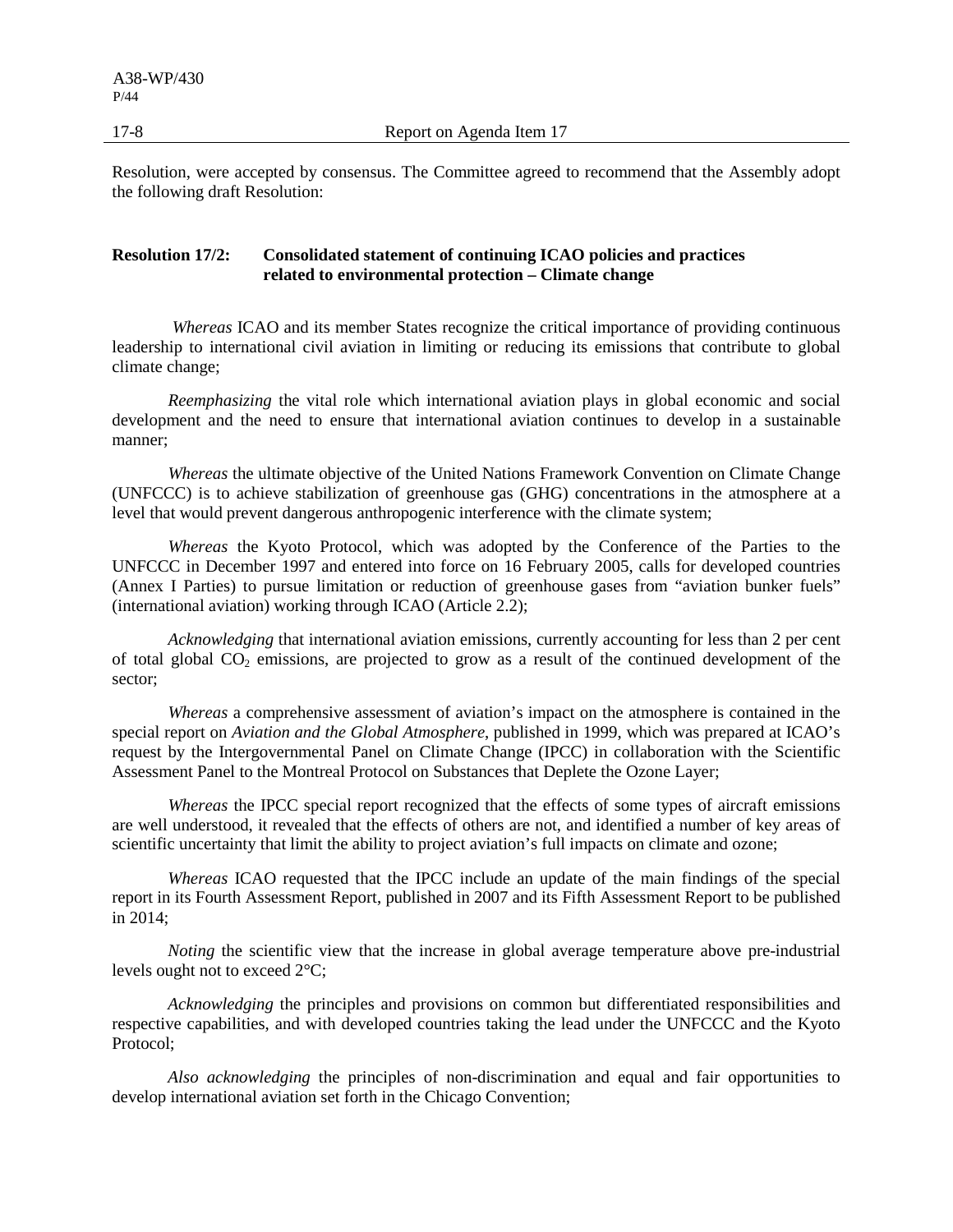Report on Agenda Item 17 17-9

*Recognizing* that this Resolution does not set a precedent for or prejudge the outcome of negotiations under the UNFCCC and its Kyoto Protocol nor represent the position of the Parties to the UNFCCC and its Kyoto Protocol;

*Recognizing* that the aspirational goal of 2 per cent annual fuel efficiency improvement is unlikely to deliver the level of reduction necessary to stabilize and then reduce aviation's absolute emissions contribution to climate change, and that goals of more ambition will need to be considered to deliver a sustainable path for aviation;

*Noting* that, to promote sustainable growth of aviation, a comprehensive approach, consisting of work on technology and standards, and on operational and market-based measures to reduce emissions is necessary;

*Acknowledging* the significant technological progress made in the aviation sector, with aircraft produced today being about 80 per cent more fuel efficient per passenger kilometre than in the 1960's;

*Welcoming* the agreement by the Committee on Aviation Environmental Protection (CAEP) of certification requirements for a global  $CO<sub>2</sub>$  Standard for aircraft;

*Recognizing* that air traffic management (ATM) measures under the ICAO's Global Air Navigation Plan contribute to enhanced operational efficiency and the reduction of aircraft  $CO<sub>2</sub>$ emissions;

*Welcoming* the adoption of the Aviation System Block Upgrades (ASBUs) strategy at the ICAO Twelfth Air Navigation Conference in November 2012;

*Recalling* that Assembly Resolution A37-19 requested the Council, with the support of member States, to undertake work to develop a framework for market-based measures (MBMs) in international aviation, including further elaboration of the guiding principles listed in the Annex to A37-19, for consideration by the 38th Session of the ICAO Assembly;

*Recognizing* the importance of avoiding a multiplicity of approaches for the design and implementation of MBM framework and MBM schemes;

*Recalling* that Assembly Resolution A37-19 requested the Council to explore the feasibility of a global MBM scheme to address emissions from international aviation;

*Noting* the decision of the Council on 9 November 2012, which recognized that the results of the qualitative and quantitative analysis of the three options for a global MBM scheme evaluated by the Secretariat with the support of the Experts on MBMs demonstrated that all three options were technically feasible and had the capacity to contribute to achieving ICAO's environmental goals, and that the Council agreed that further quantitative analysis of the three options needed to be undertaken to develop more robust and concrete conclusions;

*Recognizing* the potential desirability of a global MBM scheme in terms of providing an additional means of promoting achievement of the aspirational global goal referred to in paragraph 7;

*Noting* the support of the aviation industry for a single global carbon offsetting scheme, as opposed to a patchwork of State and regional MBMs, as a cost effective measure to complement a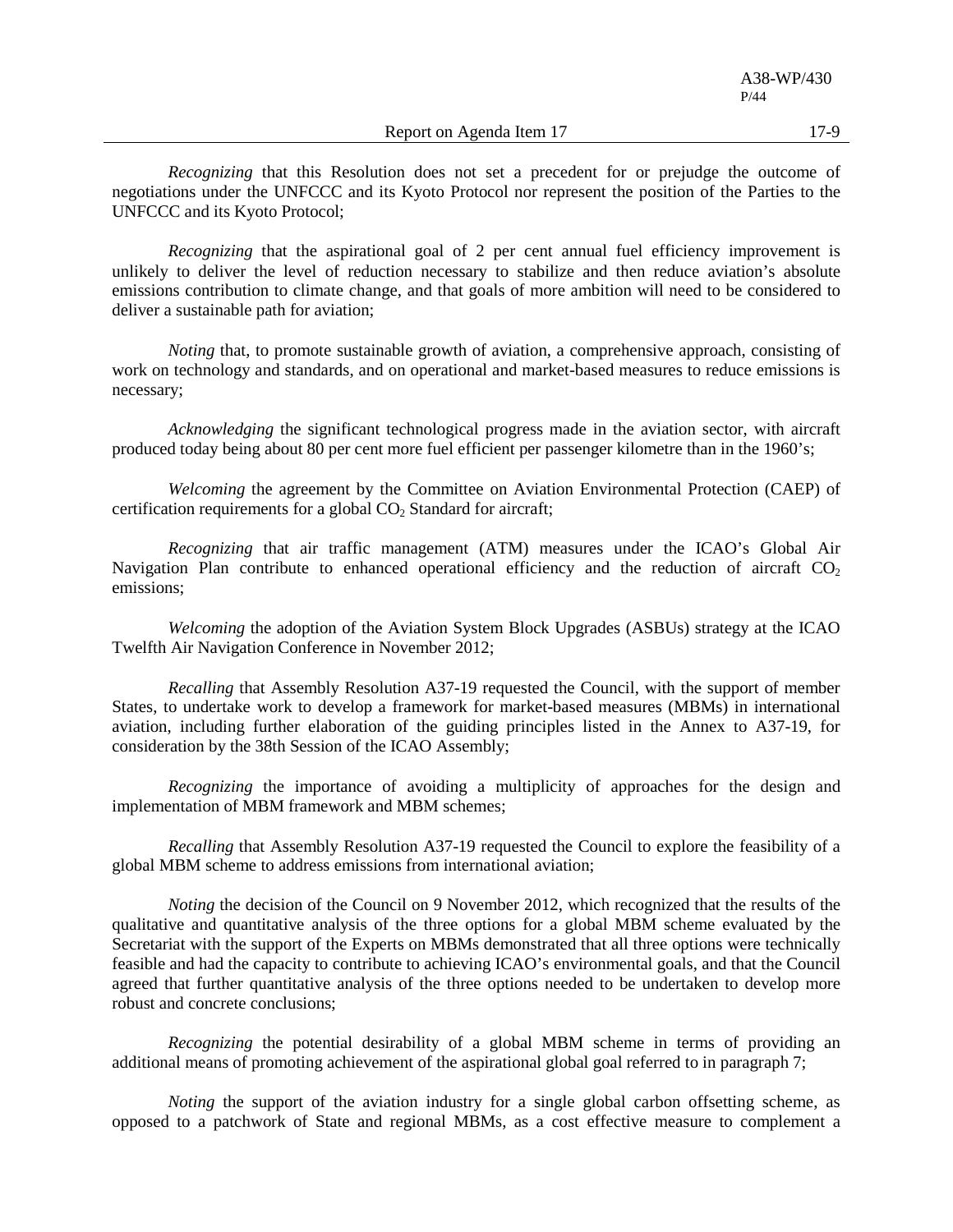17-10 Report on Agenda Item 17

broader package of measures including technology, operations and infrastructure measures;

*Noting* that the Conference on Aviation and Alternative Fuels in November 2009 (CAAF/09) endorsed the use of sustainable alternative fuels for aviation, particularly the use of drop-in fuels in the short to mid-term, as an important means of reducing aviation emissions;

*Also noting* that the CAAF/09 established an ICAO Global Framework for Aviation Alternative Fuels (GFAAF);

*Noting* the progress achieved in proving the technological feasibility of drop-in sustainable alternative fuels for aviation and that such fuels will require the introduction of appropriate policies and incentives to create a long-term market perspective;

*Acknowledging* the need for such fuels to be developed and deployed in an economically feasible, socially and environmentally acceptable manner and the need for increased harmonization of the approaches to sustainability;

*Noting* that, consistent with Assembly Resolution A37-19, a substantial strategy for capacity building was undertaken by the Organization to assist the preparation and submission of States' action plans, including the holding of hands-on training workshops and the development of guidance material, an interactive web-interface and the ICAO Fuel Savings Estimation Tool (IFSET);

*Welcoming* that, as of 30 June 2013, 61 member States that represent 78.89 per cent of global international air traffic voluntarily prepared and submitted their action plans to ICAO;

*Noting* that the ICAO "Assistance for Action – Aviation and Climate Change" Seminar in October 2012 highlighted the active involvement of member States and international organizations in the activities related to States' action plans, explored possible sources of financial support for environmental action and provided an opportunity to share information and build partnerships in order to facilitate assistance identified by States for the preparation and implementation of their action plans;

*Recognizing* the different circumstances among States in their capacity to respond to the challenges associated with climate change and the need to provide necessary support, in particular to developing countries and States having particular needs;

*Affirming* that specific measures to assist developing States as well as to facilitate access to financial support, technology transfer and capacity building should be initiated as soon as possible;

*Whereas* the Kyoto Protocol provides for different flexible instruments (such as the Clean Development Mechanism — CDM) which would benefit projects involving developing States;

*Affirming* that addressing GHG emissions from international aviation requires the active engagement and cooperation of States and the industry, and *noting* the collective commitments announced by Airports Council International (ACI), Civil Air Navigation Services Organisation (CANSO), International Air Transport Association (IATA), International Business Aviation Council (IBAC) and International Coordinating Council of Aerospace Industries Associations (ICCAIA) on behalf of the international air transport industry, to continuously improve  $CO<sub>2</sub>$  efficiency by an average of 1.5 per cent per annum from 2009 until 2020, to achieve carbon neutral growth from 2020 and to reduce its carbon emissions by 50 per cent by 2050 compared to 2005 levels;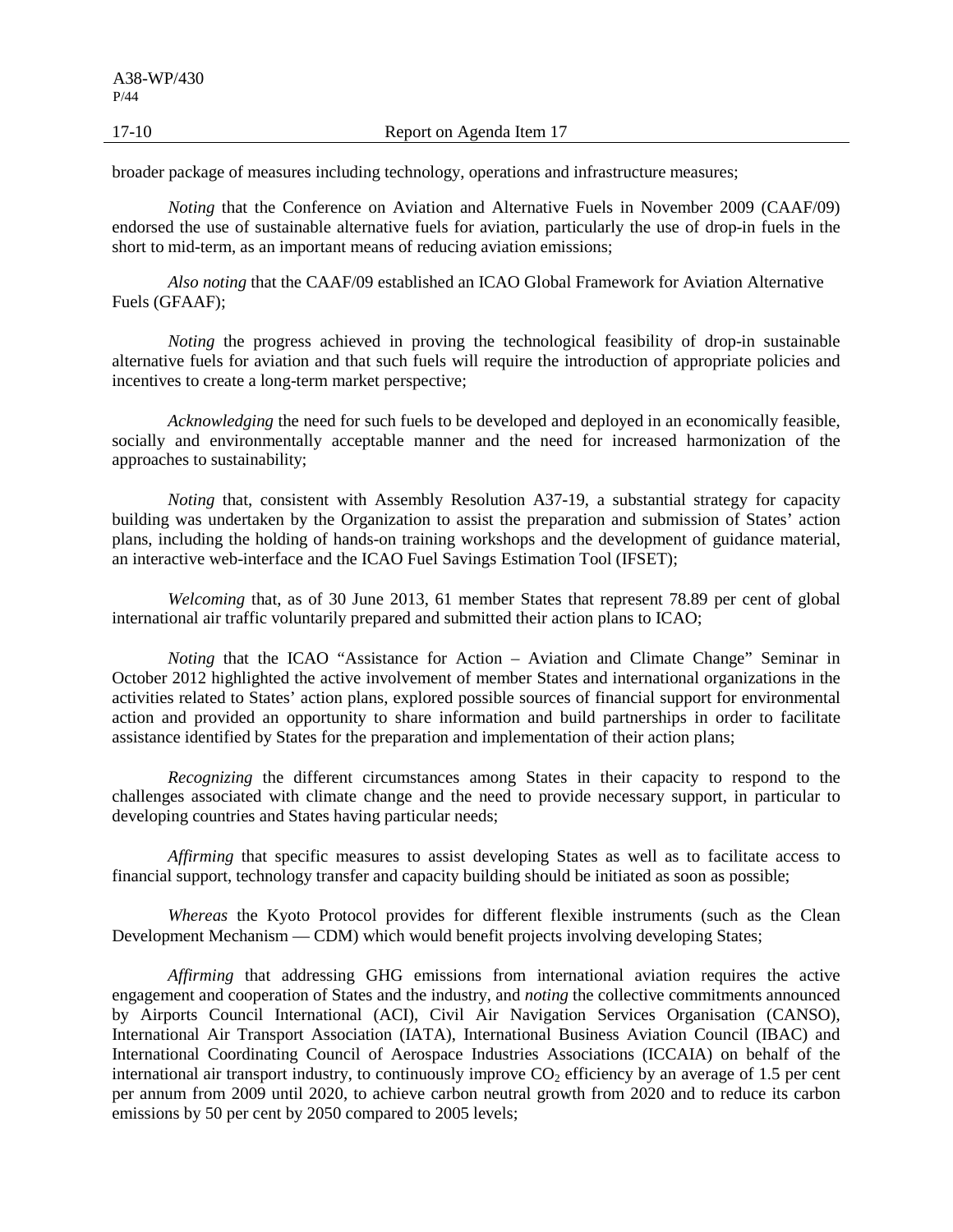Report on Agenda Item 17 17-11

*Recognizing* the need to monitor and report the potential impacts of climate change on international aviation operations and related infrastructure; and

*Recognizing* the progress made by ICAO in its implementation of the Climate Neutral UN initiative and the significant support provided by ICAO to the initiative, in particular through the development of a common methodology for calculating GHG emissions from air travel;

### *The Assembly:*

1. *Resolves* that this Resolution, together with Resolution A38-yy: Consolidated statement of continuing ICAO policies and practices related to environmental protection - General provisions, noise and local air quality, supersede Resolutions A37-18 and A37-19 and constitute the consolidated statement of continuing ICAO policies and practices related to environmental protection;

- 2. *Requests* the Council to:
	- a) ensure that ICAO exercise continuous leadership on environmental issues relating to international civil aviation, including GHG emissions;
	- b) continue to study policy options to limit or reduce the environmental impact of aircraft engine emissions and to develop concrete proposals and provide advice as soon as possible to the Conference of the Parties of the UNFCCC, encompassing technical solutions and market-based measures, and taking into account potential implications of such measures for developing as well as developed countries; and
	- c) continue to cooperate with organizations involved in policy-making in this field, notably with the Conference of the Parties to the UNFCCC;
- 3. *Reiterates* that:
	- a) ICAO should continue to take initiatives to promote information on scientific understanding of aviation's impact and action undertaken to address aviation emissions and continue to provide the forum to facilitate discussions on solutions to address aviation emissions; and
	- b) emphasis should be on those policy options that will reduce aircraft engine emissions without negatively impacting the growth of air transport especially in developing economies;

4. *Reaffirms* that this Resolution does not set a precedent for or prejudge the outcome of negotiations under the UNFCCC and its Kyoto Protocol nor represent the position of the Parties to the UNFCCC and its Kyoto Protocol;

5. *Resolves* that States and relevant organizations will work through ICAO to achieve a global annual average fuel efficiency improvement of 2 per cent until 2020 and an aspirational global fuel efficiency improvement rate of 2 per cent per annum from 2021 to 2050, calculated on the basis of volume of fuel used per revenue tonne kilometre performed;

6. *Agrees* that the goals mentioned in paragraph 5 above would not attribute specific obligations to individual States, and the different circumstances, respective capabilities and contribution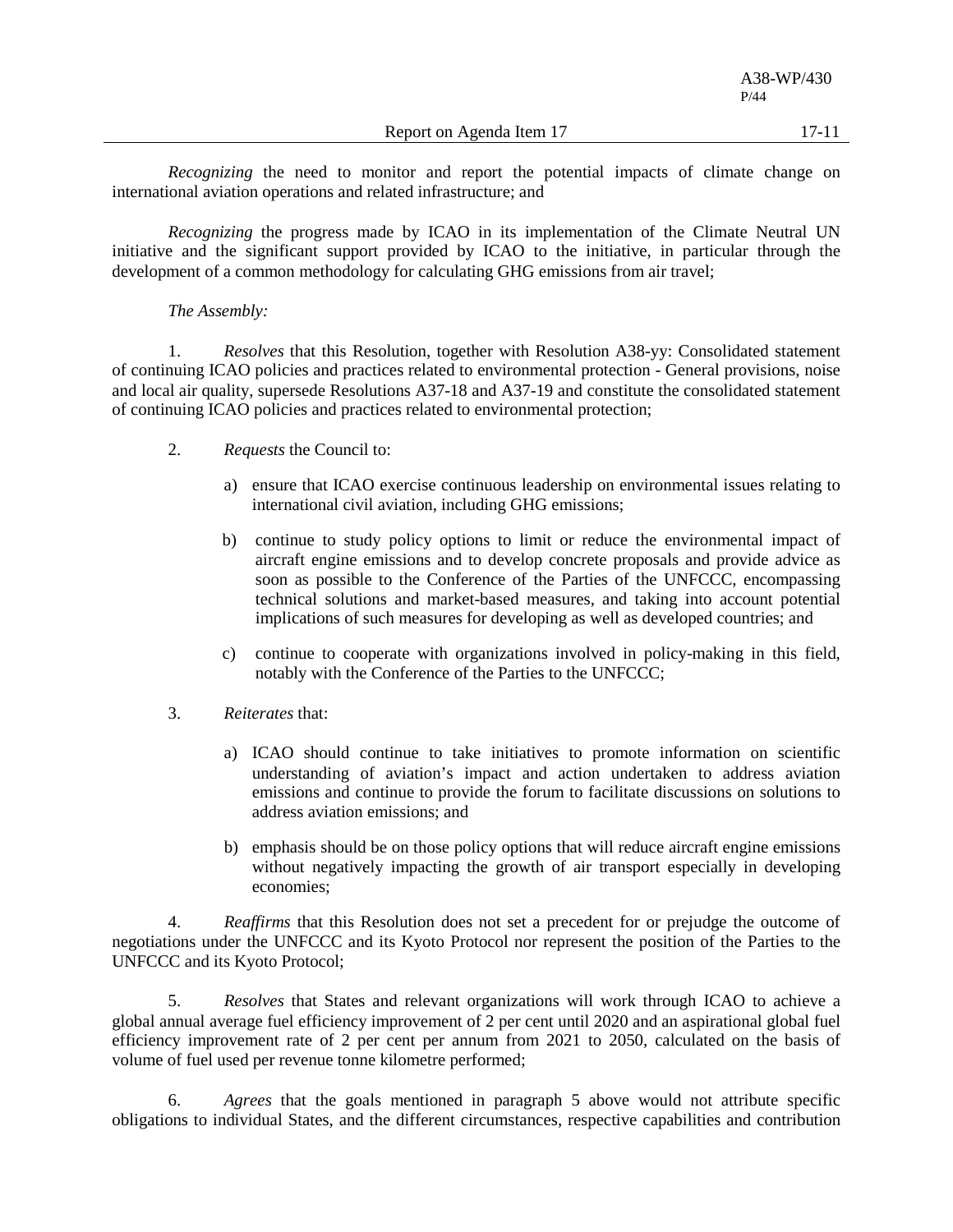17-12 Report on Agenda Item 17

of developing and developed States to the concentration of aviation GHG emissions in the atmosphere will determine how each State may voluntarily contribute to achieving the global aspirational goals;

7. *Also resolves* that, without any attribution of specific obligations to individual States, ICAO and its member States with relevant organizations will work together to strive to achieve a collective medium term global aspirational goal of keeping the global net carbon emissions from international aviation from 2020 at the same level, taking into account: the special circumstances and respective capabilities of States, in particular developing countries; the maturity of aviation markets; the sustainable growth of the international aviation industry; and that emissions may increase due to the expected growth in international air traffic until lower emitting technologies and fuels and other mitigating measures are developed and deployed;

8. *Recognizes* the many actions that ICAO member States have taken and intend to take in support of the achievement of the collective aspirational goals, including air traffic management modernization, acceleration of the use of fuel-efficient aircraft technologies, and the development and deployment of sustainable alternative fuels, and *encourages* further such efforts;

9. *Agrees* to review, at its 39th Session, the goal mentioned in paragraph 7 above in light of progress towards the goal, studies regarding the feasibility of achieving the goal, and relevant information from States;

10. *Requests* the Council to continue to explore the feasibility of a long term global aspirational goal for international aviation, through conducting detailed studies assessing the attainability and impacts of any goals proposed, including the impact on growth as well as costs in all countries, especially developing countries, for the progress of the work to be presented to the 39th Session of the ICAO Assembly. Assessment of long term goals should include information from member States on their experiences working towards the medium term goal.

11. *Further encourages* States to submit their voluntary action plans outlining their respective policies and actions, and annual reporting on international aviation CO<sub>2</sub> emissions to ICAO;

12. *Invites* those States that choose to prepare or update their action plans to submit them to ICAO as soon as possible preferably by the end of June 2015 and once every three years thereafter, in order that ICAO can continue to compile the information in relation to achieving the global aspirational goals, and the action plans should include information on the basket of measures considered by States, reflecting their respective national capacities and circumstances, information on the expected environmental benefits from the implementation of the measures chosen from the basket, and information on any specific assistance needs;

13. *Encourages* States that already submitted their action plans to share information contained in their action plans and build partnerships with other member States in order to support those States that have not prepared their action plans;

14. *Encourages* States to make their action plans available to the public, taking into account the commercial sensitivity of information contained in States' action plans;

15. *Requests* the Council to facilitate the dissemination of economic and technical studies and best practices related to aspirational goals and to continue to provide guidance and other technical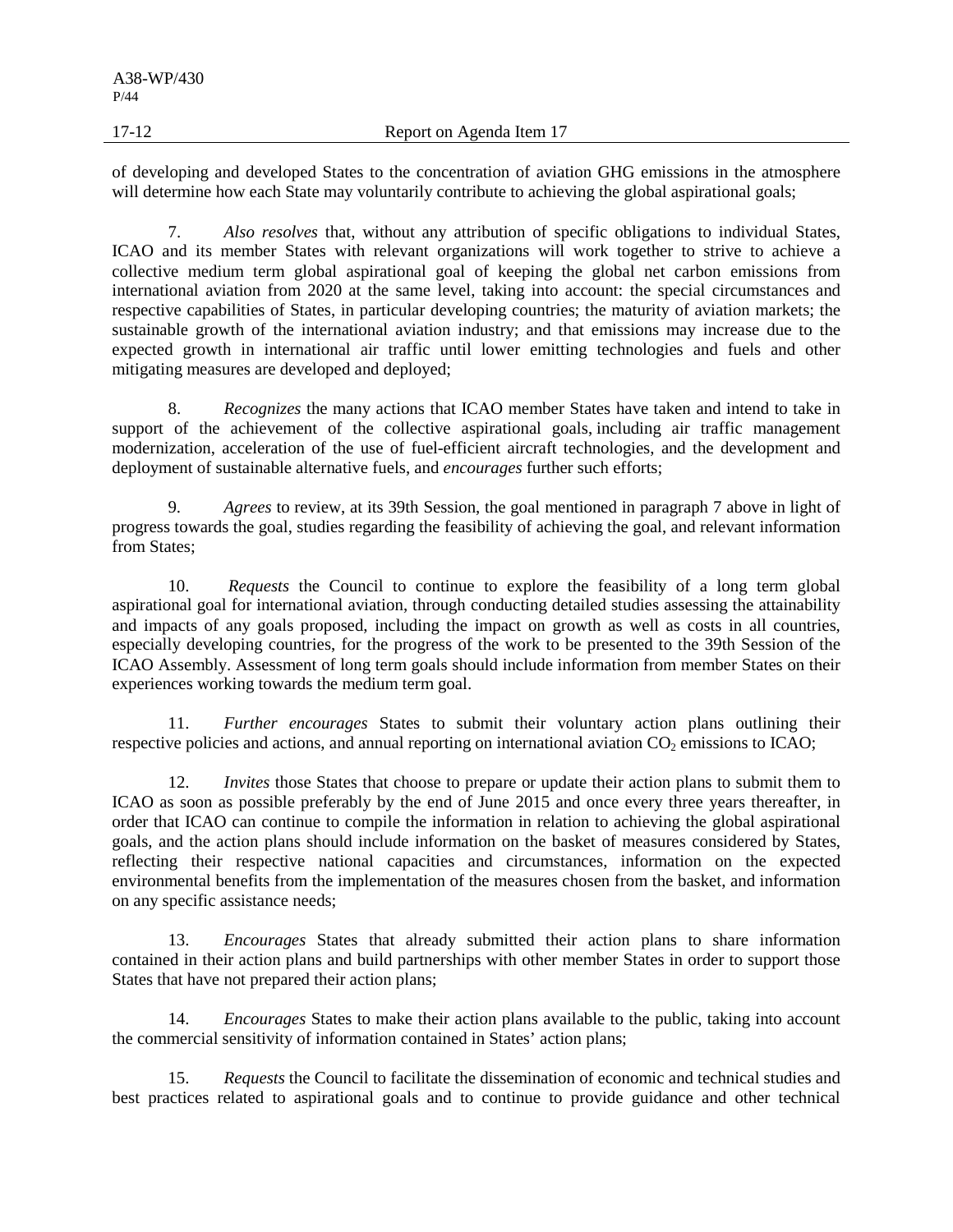assistance for the preparation and update of States' action plans prior to the end of June 2015, in order for States to conduct their necessary studies and to voluntarily submit their action plans to ICAO;

16. *Resolves* that States, when designing new and implementing existing MBMs for international aviation should:

- a) engage in constructive bilateral and/or multilateral consultations and negotiations with other States to reach an agreement, and
- b) grant exemptions for application of MBMs on routes to and from developing States whose share of international civil aviation activities is below the threshold of 1% of total revenue ton kilometres of international civil aviation activities, until the global scheme is implemented;

17. *Requests* the Council to review the *de minimis*, including the *de minimis* threshold of MBMs mentioned in paragraph 16 b) above, taking into account the specific circumstances of States and potential impacts on the international aviation industry and markets, and with regard to the guiding principles listed in the Annex, to be presented for consideration by the 39th Session of the Assembly in 2016;

18. *Decides* to develop a global MBM scheme for international aviation, taking into account the work called for in paragraph 19;

- 19. *Requests* the Council, with the support of member States, to:
	- a) finalize the work on the technical aspects, environmental and economic impacts and modalities of the possible options for a global MBM scheme, including on its feasibility and practicability, taking into account the need for development of international aviation, the proposal of the aviation industry and other international developments, as appropriate, and without prejudice to the negotiations under the UNFCCC;
	- b) organize seminars, workshops on a global scheme for international aviation participated by officials and experts of member States as well as relevant organizations;
	- c) identify the major issues and problems, including for member States, and make a recommendation on a global MBM scheme that appropriately addresses them and key design elements, including a means to take into account special circumstances and respective capabilities as provided for in paragraphs 20 to 24 below, and the mechanisms for the implementation of the scheme from 2020 as part of a basket of measures which also include technologies, operational improvements and sustainable alternative fuels to achieve ICAO's global aspirational goals; and
	- d) report the results of the work in sub-paragraphs a), b) and c) above, for decision by the 39th Session of the Assembly;

20. *Resolves* that an MBM should take into account the special circumstances and respective capabilities of States, in particular developing States, while minimizing market distortion;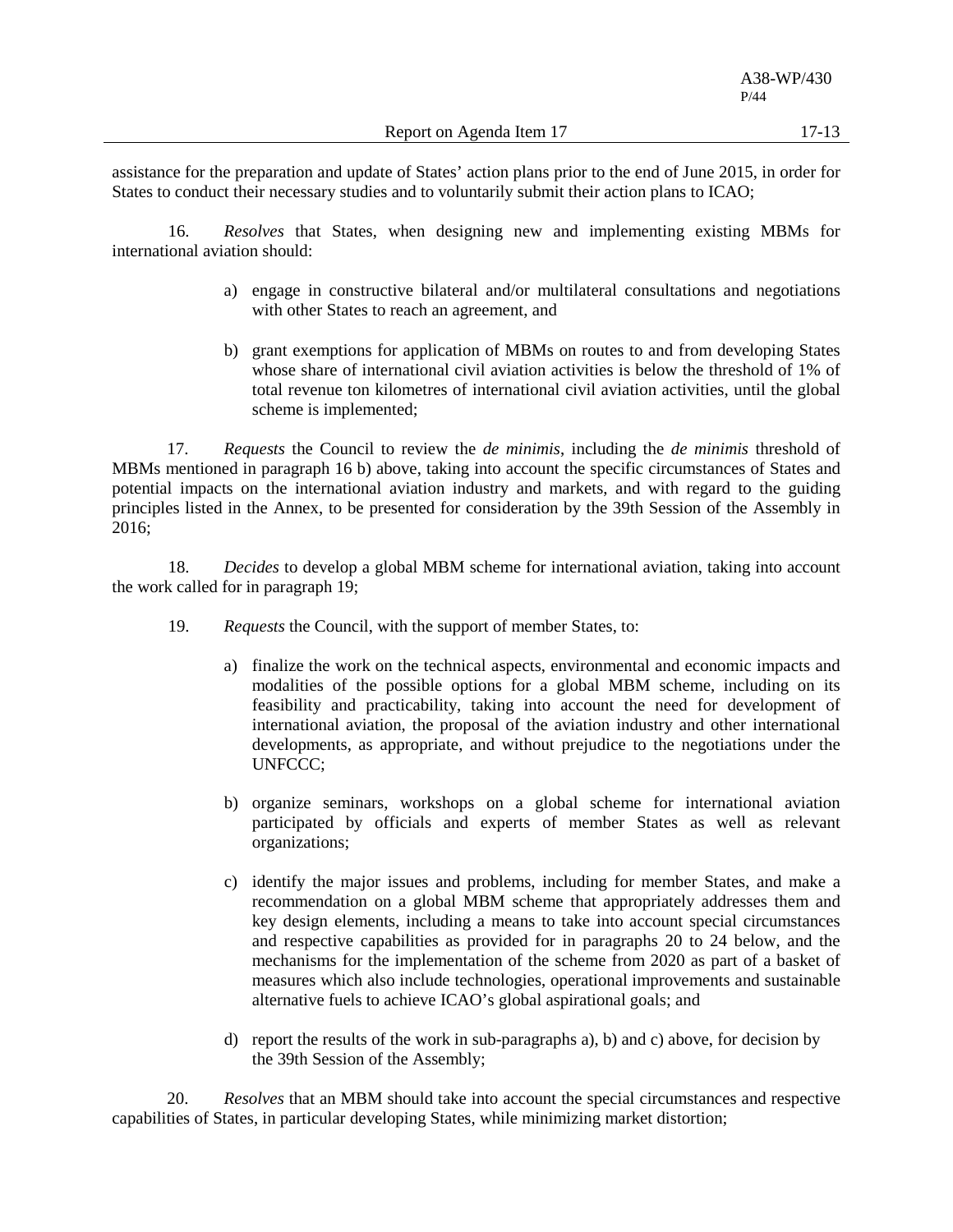21. *Also resolves* that special circumstances and respective capabilities of developing States could be accommodated through *de minimis* exemptions from, or phased implementation for, the application of an MBM to particular routes or markets with low levels of international aviation activity, particularly those serving developing States;

22. *Also resolves* that, the administrative burden associated with the implementation of an MBM to States or aircraft operators with very low levels of international aviation activity should not exceed the benefits from their participation in the MBM, and that exemptions from the application of the MBM to such States or aircraft operators should be considered, while maintaining the environmental integrity of the MBM;

23. *Also resolves* that adjustments to MBM requirements for aircraft operators could be on the basis of fast growth, early action to improve fuel efficiency, and provisions for new entrants;

24. *Further resolves* that, to the extent that the implementation of an MBM generates revenues, it should be used in consistency with guiding principle n) in the Annex;

25. *Recognizes* that in the short term voluntary carbon offsetting schemes constitute a practical way to offset CO<sub>2</sub> emissions, and *invites* States to encourage their operators wishing to take early actions to use carbon offsetting, particularly through the use of credits generated from internationally recognized schemes such as the CDM;

26. *Requests* the Council to collect information on the volume of carbon offsets purchased in relation to air transport, including through States' action plans submitted to ICAO, and to continue to develop and disseminate best practices and tools, such as the ICAO Carbon Emissions Calculator, that will help harmonize the implementation of carbon offset programmes;

27. *Requests* the Council to maintain and enhance appropriate standard, methodologies and a mechanism to measure/estimate, monitor and verify global GHG emissions from international aviation, and States support the work of ICAO on measuring progress through the reporting of annual data on traffic, fuel consumption and  $CO<sub>2</sub>$  emissions;

28. *Requests* the Council to request States to continue to support the efforts of ICAO on enhancing the reliability of measuring/estimating global GHG emissions from international aviation;

29. *Requests* the Council to regularly report  $CO<sub>2</sub>$  emissions from international aviation to the UNFCCC, as part of its contribution to assessing progress made in the implementation actions in the sector based on information approved by its member States;

30. While recognizing that no effort should be spared to obtain means to support the reduction and stabilization of CO<sub>2</sub> emissions from all sources, *urges* that ICAO and its member States express a clear concern, through the UNFCCC process, on the use of international aviation as a potential source for the mobilization of revenue for climate finance to the other sectors, in order to ensure that international aviation would not be targeted as a source of such revenue in a disproportionate manner;

31. *Requests* the Council to:

a) continue to play a pivotal role in providing assistance to its member States through the dissemination of the latest information on best practices and the provision of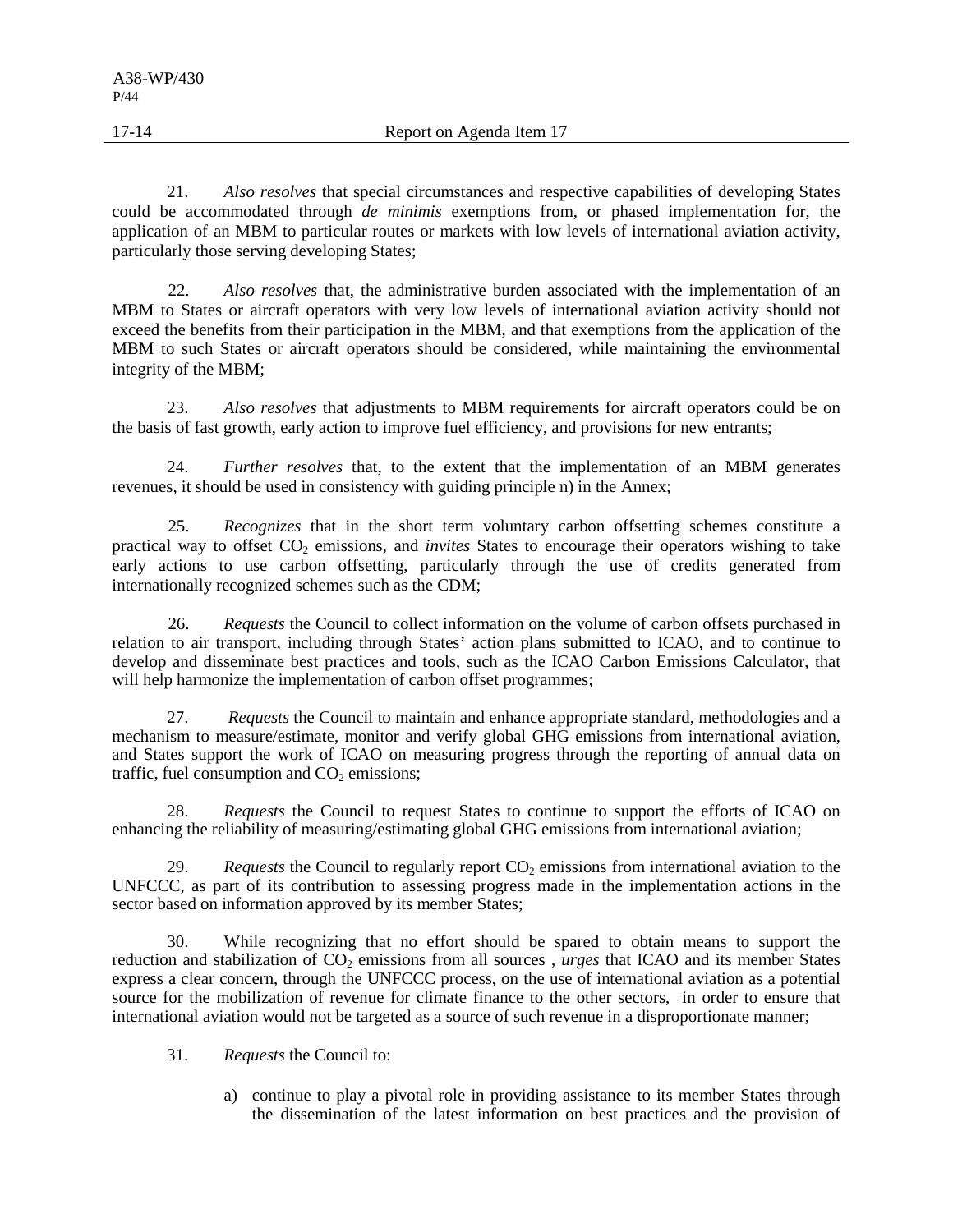guidance and other technical assistance to enhance capacity building and technology transfer, including through the ICAO Technical Cooperation Programme;

- b) consolidate and build on the partnership with other international organizations to meet the assistance needs of ICAO's member States, including through their action plans, which will bring about reductions in international aviation emissions;
- c) initiate work immediately and as a priority in order to develop a process and mechanisms to facilitate the provision of technical and financial assistance, as well as facilitate access to existing and new financial resources, technology transfer and capacity building, to developing countries and report on results achieved as well as further recommendations, preliminarily by the end of 2015 and at the 39th Session of the Assembly; and
- d) continue to initiate specific measures to assist developing States as well as to facilitate access to financial resources, technology transfer and capacity building;
- 32. *Requests* States to:
	- a) promote scientific research aimed at continuing to address the uncertainties identified in the IPCC special report on Aviation and the Global Atmosphere and in the Fourth Assessment report;
	- b) ensure that future international assessments of climate change undertaken by IPCC and other relevant United Nations bodies include updated information, if any, on aircraft-induced effects on the atmosphere;
	- c) consider policies to encourage the introduction of more fuel efficient aircraft in the market;
	- d) accelerate investments on research and development to bring to market even more efficient technology by 2020;
	- e) accelerate the development and implementation of fuel efficient routings and procedures to reduce aviation emissions;
	- f) accelerate efforts to achieve environmental benefits through the application of technologies that improve the efficiency of air navigation and work with ICAO to bring these benefits to all regions and States, taking into account the Aviation System Block Upgrades (ASBUs) strategy;
	- g) reduce legal, security, economic and other institutional barriers to enable implementation of the new ATM operating concepts for the environmentally efficient use of airspace;
	- h) set a coordinated approach in their national administrations in order to develop policy actions to accelerate the appropriate development, deployment and use of sustainable alternative fuels for aviation, in accordance with their national circumstances;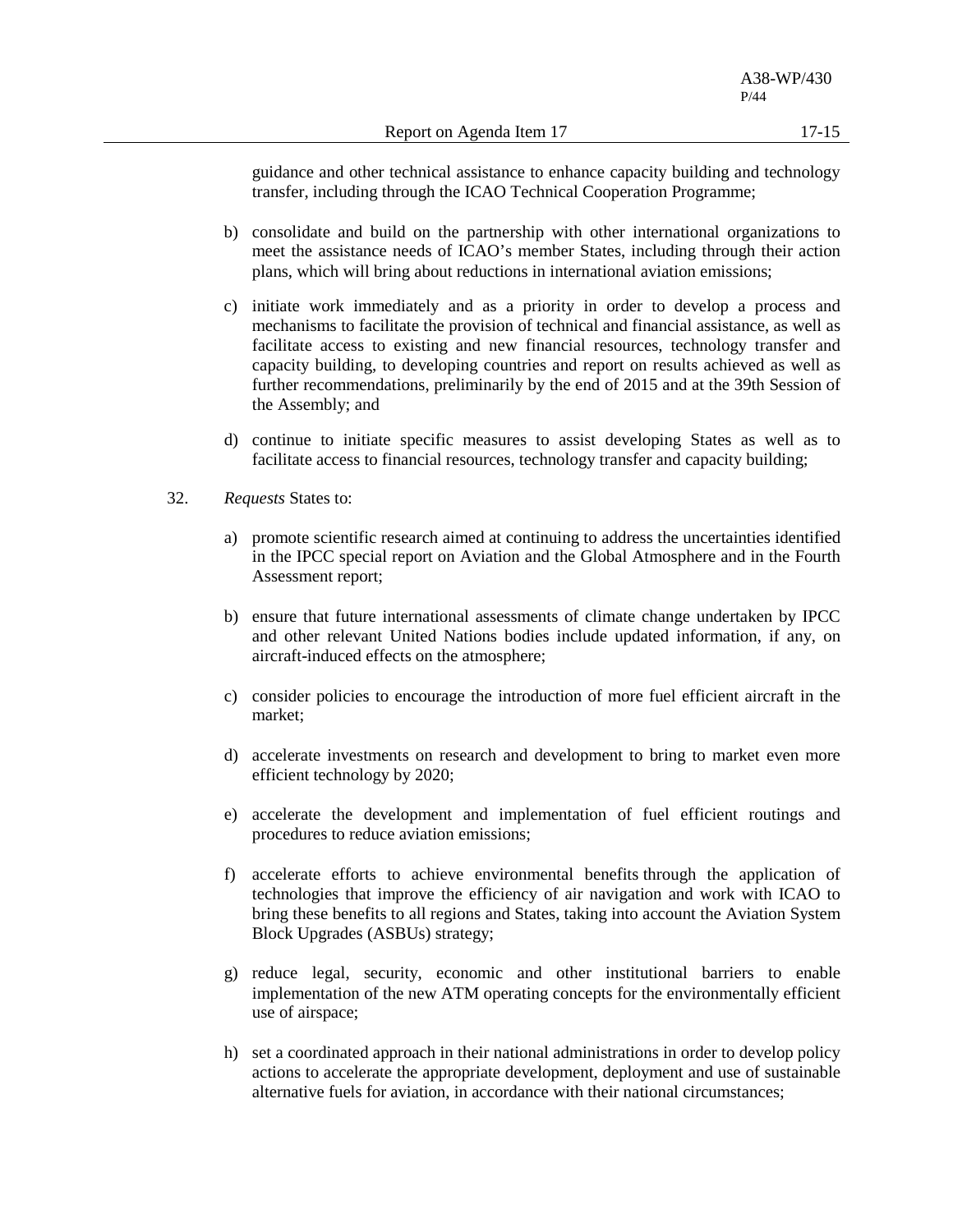- i) consider measures to support research and development as well as processing technology and feedstock production in order to decrease costs and support scale-up of sustainable production pathways up to commercial scale, taking into account the sustainable development of States;
- j) recognize existing approaches to assess the sustainability of all alternative fuels in general, including those for use in aviation which should:
	- 1) achieve net GHG emissions reduction on a life cycle basis;
	- 2) respect the areas of high importance for biodiversity, conservation and benefits for people from ecosystems, in accordance with international and national regulations;
	- 3) contribute to local social and economic development, and competition with food and water should be avoided;
- k) adopt measures to ensure the sustainability of alternative fuels for aviation, building on existing approaches or combination of approaches, and monitor, at a national level, the sustainability of the production of alternative fuels for aviation;
- l) work together through ICAO and other relevant international bodies, to exchange information and best practices, including on the sustainability of alternative fuels for aviation;
- 33. *Requests* the Council to:
	- a) continue to develop and keep up-to-date the guidance for member States on the application of policies and measures aimed at reducing or limiting the environmental impact of emissions from international aviation, and conduct further studies with respect to mitigating the impact of international aviation on climate change;
	- b) encourage States to cooperate in the development of predictive analytical models for the assessment of aviation impacts;
	- c) continue evaluating the costs and benefits of the various measures, including existing measures, with the goal of addressing aircraft engine emissions in the most costeffective manner, taking into account the interests of all parties concerned, including potential impacts on developing world;
	- d) provide the necessary guidance and direction to ICAO's Regional Offices to assist member States with studies, evaluations and development of procedures, in collaboration with other States in the region, to limit or reduce GHG emissions on a global basis and work together collaboratively to optimize the environmental benefits that can be achieved through their various programmes;
	- e) develop a global CO2 Standard for aircraft aiming to finalize analyses by late 2015 and adoption by the Council in 2016;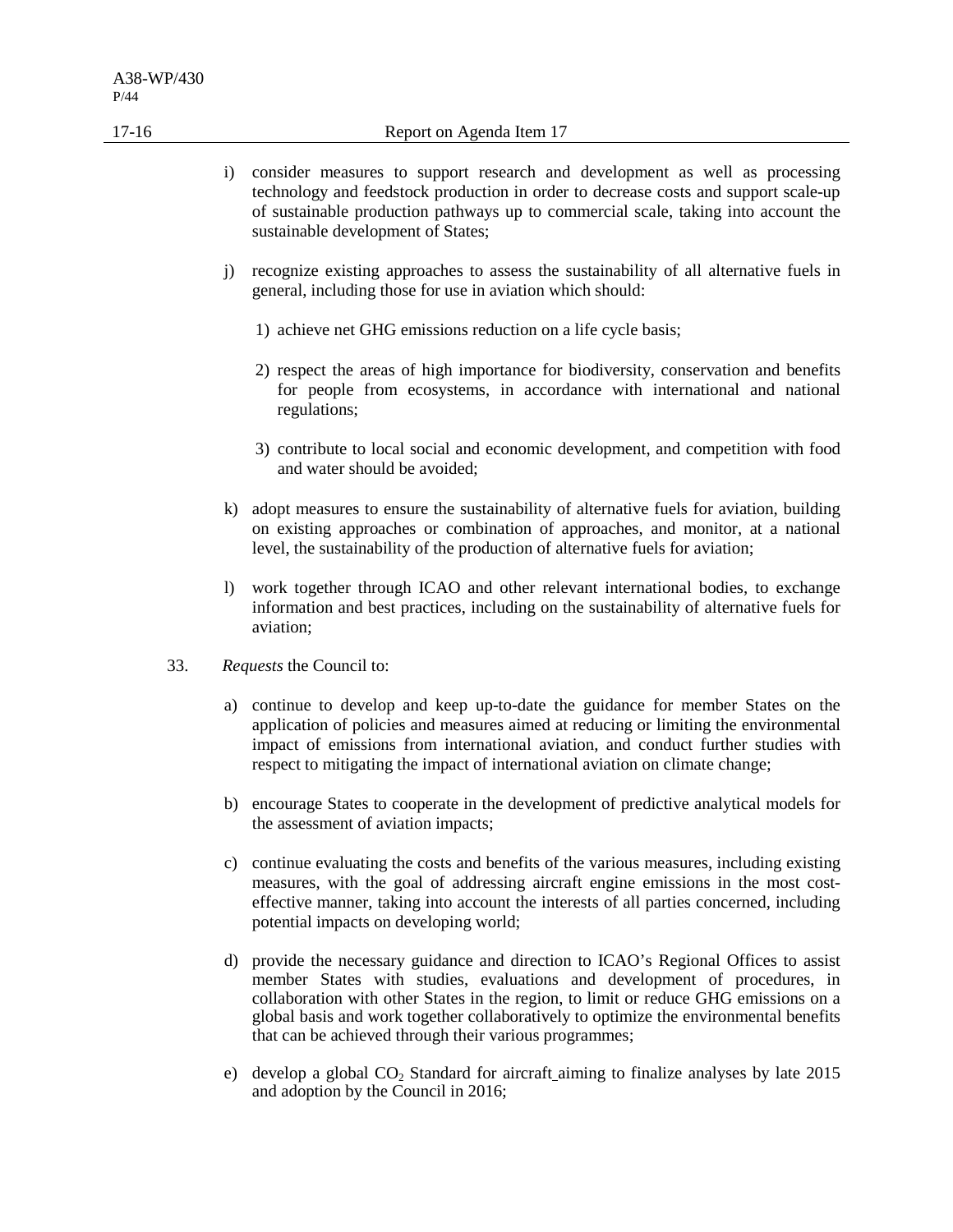A38-WP/430 P/44

- f) further elaborate on relevant fuel efficiency metrics, including for international business aviation, and develop and update medium and long term technological and operational goals for aircraft fuel burn;
- g) maintain and update guidance on ATM improvements and other operational measures to reduce international aviation emissions;
- h) implement an emphasis on increasing fuel efficiency in all aspects of the ICAO's Global Air Navigation Plan, and encourage States and stakeholders to develop air traffic management that optimize environmental benefits and to promote and share best practices applied at airports in reducing the adverse effects of GHG emissions of civil aviation;
- i) continue to develop and update the necessary tools and guidance to assess the benefits associated with ATM improvements, and assess the environmental benefits associated with the implementation of the Aviation System Block Upgrades (ASBUs) strategy;
- j) encourage member States and invite industry, financial institutions and other international organizations to actively participate in exchange of information and best practices and in further work under ICAO on sustainable alternative fuels for aviation;
- k) continue to maintain the ICAO Global Framework for Aviation Alternative Fuels (GFAAF);
- l) collect information on progress of alternative fuels in aviation, including through States' action plans, to give a global view of the future use of alternative jet fuels and to account for changes in life cycle GHG emissions in order to assess progress toward achieving global aspirational goals;
- m) work with financial institutions to facilitate access to financing infrastructure development projects dedicated to sustainable aviation alternative fuels and incentives to overcome initial market hurdles;
- n) monitor and disseminate relevant information on the potential impacts of climate change on international aviation operations and related infrastructure, in cooperation with other relevant international organizations and the industry; and
- o) continue to cooperate with the Climate Neutral UN initiative, remain at the forefront of developing methods and tools for quantifying aviation's GHG emissions with respect to the initiative, and further develop and implement the strategy for reducing GHG emissions and enhancing in-house sustainability management practices of the Organization.